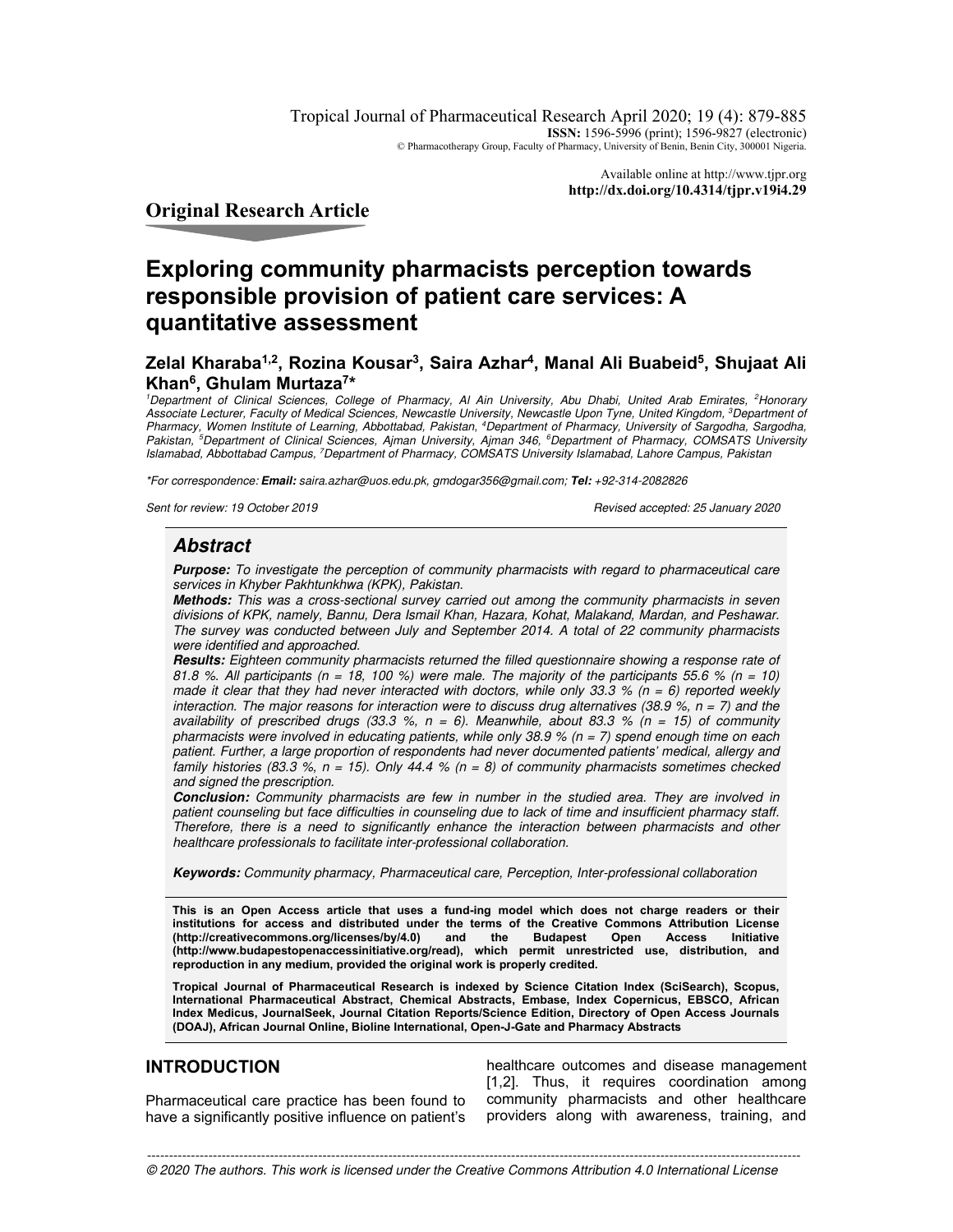communication skills for the successful implementation of pharmaceutical care practice [3]. In most developing countries, the availability and proper use of medication are the major problems faced by the healthcare system. However, drug-related issues cannot be effectively managed with community<br>pharmacists' contributions [5]. Community contributions [5]. pharmacists are thus responsible for safe and effective medication use as they come in contact with patients regularly during their routine visits to the doctors [6].

In Pakistan, the estimated number of community pharmacies are 63,000, while the category A pharmacists are 8102 and pharmacy technicians with categories B and C certifications are 31,000. Nevertheless, even if all these personnel were to be placed in community pharmacies, a large number of pharmacies will still be without community pharmacists. Currently, only 10% of pharmacists work as community pharmacists, and they are insufficient in meeting public needs. Further, most pharmacies are run by nonprofessionals and un-trained personnel [8]. Therefore, it is the duty of the Pakistan Pharmacy Council (PPC) to ensure the presence of pharmacists in all the community pharmacies to make it possible to implement the pharmacy practice and to enhance the quality of pharmaceutical care practice in Pakistan. The aim of the present study is to explore the perception of community pharmacists about the quality of pharmaceutical care services given to patients in the Khyber Pakhtunkhwa province of Pakistan.

# **METHODS**

#### **Study design**

This was a cross-sectional study conducted among community pharmacists. A questionnaire was developed based on findings of a qualitative study conducted by the researcher in the province and after extensively reviewing the literature [9,10]. The questionnaire had seven sections: (a) demographic and personal information; (b) pharmacists' interaction with doctors to consult patients' prescription; (c)<br>awareness of pharmaceutical care; (d) awareness of pharmaceutical care; perception regarding patients counseling; (e) perception regarding documentation; and (f) communication with other healthcare professionals.

#### **Study population and setting**

The survey was conducted from July to September 2014 in KPK, Pakistan. The participants consisted of community pharmacists from seven major divisions (Bannu, Dera Ismail Khan, Hazara, Kohat, Malakand, Mardan, and Peshawar) of KPK, Pakistan. Before the start of the survey, ethical approval was obtained from the Departmental Research Ethical Committee. The participants were contacted and informed about the aims of this study, and verbal consent was obtained for their participation in the study. The data collection team then distributed the questionnaire to the participants.

#### **Sampling technique**

A non-probability sampling technique was adopted for the study due to the absence of a database showing the precise number of community pharmacists. Thus, a survey was first done to identify community pharmacies that lack pharmacists. Subsequently, a total of 22 community pharmacies were identified as having community pharmacists.

#### **Validity and reliability**

For the face validity of the questionnaire, the participants were selected and requested to provide their opinion regarding the importance, value, simplicity, and inclusion/exclusion of various items to make the questionnaire brief and easy for the understanding of the respondents. A reliability test was applied to all variables consisting of all domains, based on Cronbach's alpha ( $\alpha$  = 0.60).

#### **Statistical analysis**

The analysis of data was done by using the Statistical Package for Social Sciences (SPSS, version 20). The result of each question was reported as frequencies and percentages. The Chi-square test was applied to test the level of significance of association among the independent variables (age, gender, type of pharmacy, year of practice) and dependent variables (awareness of pharmaceutical care, perception regarding patient counseling and documentation and communication with other<br>healthcare providers). Differences were Differences were considered statistically significant at  $p < 0.05$ .

### **RESULTS**

#### **Response rate**

The survey was conducted from October to December 2014. Of the 22 community pharmacists (medical stores) with a working pharmacist identified in eight major cities of seven major divisions—Bannu (01), Dera Ismail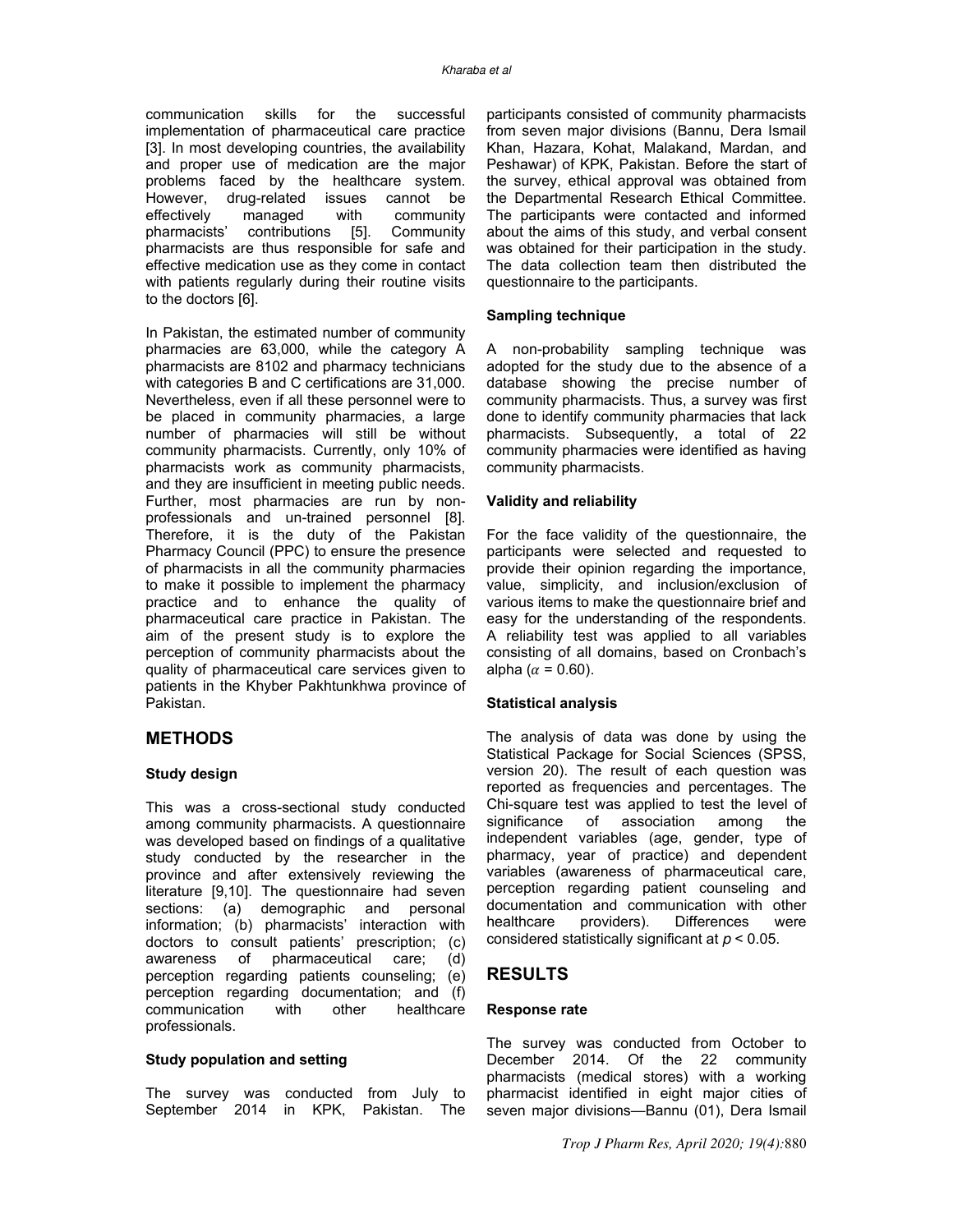Khan (02), Hazara (09), Kohat (01), Mardan (01), Malakand (0) and Peshawar (04)—eighteen returned completed questionnaires showing a response rate of 81.8 %.

The demographic profile of respondents is given in Table 1. All of the participants  $(100 \, \frac{\pi}{6})$ ; n = 18) were male. Majority of the respondents (61.1 %; n = 11) had a duration of experience of between 1–5 years.

#### **Demographic profile**

| Variable  | N (%)          | <b>Variable</b>                | N (%)  |
|-----------|----------------|--------------------------------|--------|
| Age       |                | Type of pharmacy               |        |
| $20 - 25$ | $\overline{2}$ | Independent                    | 15     |
|           | (11.1)         |                                | (83.3) |
| $26 - 30$ |                | Chain                          | 3      |
|           | (38.9)         |                                | (16.7) |
| $31 - 35$ | 8              | <b>Interaction with</b>        | , N    |
|           | (44.4)         | doctors                        | $(\%)$ |
| $36 - 40$ |                | Never                          | 10     |
|           | (5.6)          |                                | (55.6) |
| Gender    |                | Once a week                    | 6      |
|           |                |                                | (33.3) |
| Male      | 18             | Once a day/more                |        |
| Female    | (100.0)        | <b>Reason for interactions</b> | (11.1) |
| Year of   | 0(0.0)         | Drug availability              | 6      |
| practice  |                |                                | (33.3) |
| $<$ 1     | 2(11.1)        | Side effects                   | 2      |
|           |                |                                | (11.1) |
| $1 - 5$   | 11             | Drug alternative               |        |
|           | (61.1)         |                                | (38.9) |
| $6 - 10$  | 4(22.2)        | Drug dosage                    |        |
|           |                |                                | (22.2) |
| $11 - 15$ | 1(5.6)         | Drug interactions              |        |
|           |                |                                | (5.6)  |
|           |                |                                |        |

**Table 1:** Demography and interaction of community pharmacists with doctors

The respondents' responses towards their interaction with doctors are summarized in Table 1. The majority of the participants (55.6 %;  $n =$ 10) stated that they had never interacted with doctors, and only 33.3 % ( $n = 6$ ) reported having weekly interactions with doctors. From the remaining participants (who had interactions with doctors), 38.9 % ( $n = 7$ ) had interacted with the doctors for queries regarding drug alternatives and 33.3 % ( $n = 6$ ) for drug availability.

The responses of the community pharmacists regarding their awareness of pharmaceutical care are summarized in Table 2. When they were asked about pharmaceutical care provision, 38.9% (n = 7) of community pharmacists reported that they were sometimes provided pharmaceutical care and made efforts to improve their patients' outcomes, which was statistically significant with respect to the respondent's age  $(p = 0.044)$  and type of pharmacy  $(p = 0.027)$ . More than half of the participants  $(55.6\% , n = 10)$ sometimes inquired after patient's satisfaction to evaluate their work. Most of them sometimes participated in higher education programs to improve their knowledge and competence 44.4%

 $(n = 8)$  and for patients 50.0%  $(n = 9)$ , which is significant with years of practice ( $p = 0.004$ ).

The responses of the participants regarding patient counseling are summarized in Table 3. No statistically significant difference was found between the responses and patients' variables. Almost all of the participants,  $94.4 %$  (n = 17) agreed that patients require counseling by pharmacists, and many of them  $(83.3\%; n = 15)$ were involved in educating patients. Only 38.9 %  $(n = 7)$  spent enough time on each patient. The majority of the participants have not been instructing their patients about drug and/or food interaction (88.9 %;  $n = 16$ ) and side effects of drugs  $(83.3 \%; n = 15)$ . However, half of the respondents have been instructing patients about the use of their medications (route of administration) (50.0 %;  $n = 9$ ) and storage conditions  $(55.6\%; n = 10)$ . Meanwhile, a large number of the study participants advised patients regarding healthy diet  $(88.9 %; n = 16)$ , physical exercise (72.2 %;  $n = 13$ ) and smoking cessation  $(66.7 %; n = 12).$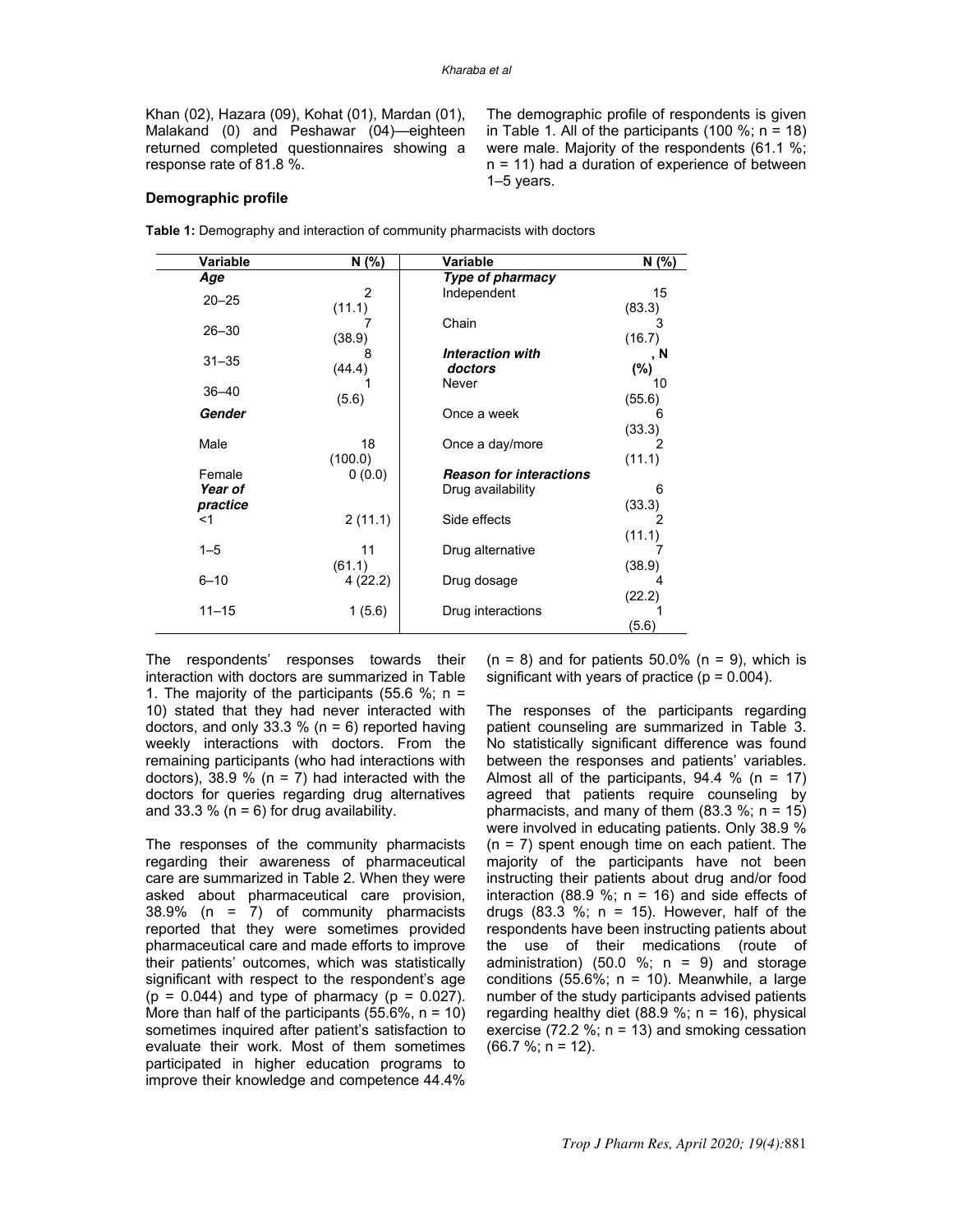#### Kharaba et al

**Table 2:** Community pharmacists' awareness of pharmaceutical care

| Question                                                                                                   | <b>Response</b>  |                 |                               |                       |               | P-valuet            |                      |  |
|------------------------------------------------------------------------------------------------------------|------------------|-----------------|-------------------------------|-----------------------|---------------|---------------------|----------------------|--|
|                                                                                                            | Always,<br>N (%) | Often,<br>N (%) | <b>Somet</b><br>imes N<br>(%) | <b>Never</b><br>N(% ) | Age           | Type of<br>pharmacy | Years of<br>practice |  |
| How often do you provide<br>pharmaceutical care to your<br>patients                                        | 6(33.3)          | 5(27.8)         | 7<br>(38.9)                   | 0(0.0)                | 0.40<br>8     | 0.424               | 0.364                |  |
| How often do you try to<br>improve your patients'<br>healthcare outcomes                                   | 5(27.8)          | 6(33.3)         | 7<br>(38.9)                   | 0(0.0)                | 0.04<br>$4^*$ | $0.027*$            | 0.557                |  |
| How often do you inquire of<br>patient satisfaction with your<br>services for evaluation of your<br>work   | 1(5.6)           | 3(16.7)         | 10<br>(55.6)                  | 4(22.2)               | 0.39<br>6     | 0.664               | 0.106                |  |
| How often do you participate<br>in higher education programs<br>to maintain and improve your<br>competence | 1(5.6)           | 2(11.1)         | 7<br>(38.9)                   | 8(44.4)               | 0.72<br>4     | 0.539               | 0.823                |  |
| How often do you participate<br>in organizing health<br>awareness programs for<br>patients                 | 1(5.6)           | 3(16.7)         | 5<br>(27.8)                   | 9(50.0)               | 0.19<br>2     | 0.928               | $0.004*$             |  |

**Table 3:** Community pharmacists' perception of patient counseling

|                                               |            | <b>Response</b> |       | P-valuet |          |  |
|-----------------------------------------------|------------|-----------------|-------|----------|----------|--|
| Item                                          | <b>Yes</b> | No              | Age   | Type of  | Years of |  |
|                                               | N(%)       | N(%)            |       | pharmacy | practice |  |
| Do you think that patients need               | 17 (94.4)  | 1(5.6)          | 0.645 | 0.833    | 0.879    |  |
| counselling by pharmacists                    |            |                 |       |          |          |  |
| Are you involved in educating                 | 15(83.3)   | 3(16.7)         | 0.308 | 0.558    | 0.484    |  |
| patient regarding the drugs                   |            |                 |       |          |          |  |
| Do you spend enough time with<br>each patient | 7(38.9)    | 11(61.1)        | 0.689 | 0.674    | 0.807    |  |
| Do you inform patients about drug             | 2(11.1)    | 16 (88.9)       | 0.253 | 0.686    | 0.292    |  |
| and / or food interaction                     |            |                 |       |          |          |  |
| Do you instruct on how to use their           | 9(50.0)    | 9(50.0)         | 0.767 | 0.500    | 0.779    |  |
| medications                                   |            |                 |       |          |          |  |
| Do you inform the patient about the           | 3(16.7)    | 15(83.3)        | 0.212 | 0.558    | 0.845    |  |
| side effects of drugs                         |            |                 |       |          |          |  |
| Do you inform patient regarding               | 10(55.6)   | 8(44.4)         | 0.458 | 0.588    | 0.830    |  |
| storage conditions of drugs                   |            |                 |       |          |          |  |
| Do you inform patients why they               | 5(27.8)    | 13 (72.2)       | 0.334 | 0.350    | 0.182    |  |
| were prescribed the particular                |            |                 |       |          |          |  |
| medication                                    |            |                 |       |          |          |  |
| Have you ever given advice on                 | 16 (88.9)  | 2(11.1)         | 0.927 | 0.686    | 0.753    |  |
| healthy eating                                |            |                 |       |          |          |  |
| Have you ever given advice on                 | 13 (72.2)  | 5(27.8)         | 0.289 | 0.650    | 0.544    |  |
| physical exercise                             |            |                 |       |          |          |  |
| Have you ever given advice on                 | 12 (66.7)  | 6(33.3)         | 0.463 | 0.245    | 0.503    |  |
| stopping smoking                              |            |                 |       |          |          |  |

Community pharmacists' responses to their perception regarding documentation are given in Table 4 where it can be seen that community<br>pharmacists have poor participation in pharmacists have poor participation in maintaining documentation. A large number of respondents have never documented patient history (medical, allergy and family) (83.3 %;  $n =$ 15), drug therapy problems potential and actual on written notes  $(83.3 \% \cdot n = 15)$  and desired

therapeutic objectives for each drug-related problem 83.3 % (n = 15). Only 44.4 % (n = 8) of participants sometimes check and sign the prescription, and 27.8 % ( $n = 5$ ) sometimes find standard procedure in place for monitoring patients' progress, which is statistically significant with pharmacists' age  $(p = 0.003)$  and experience  $(p = 0.003)$ .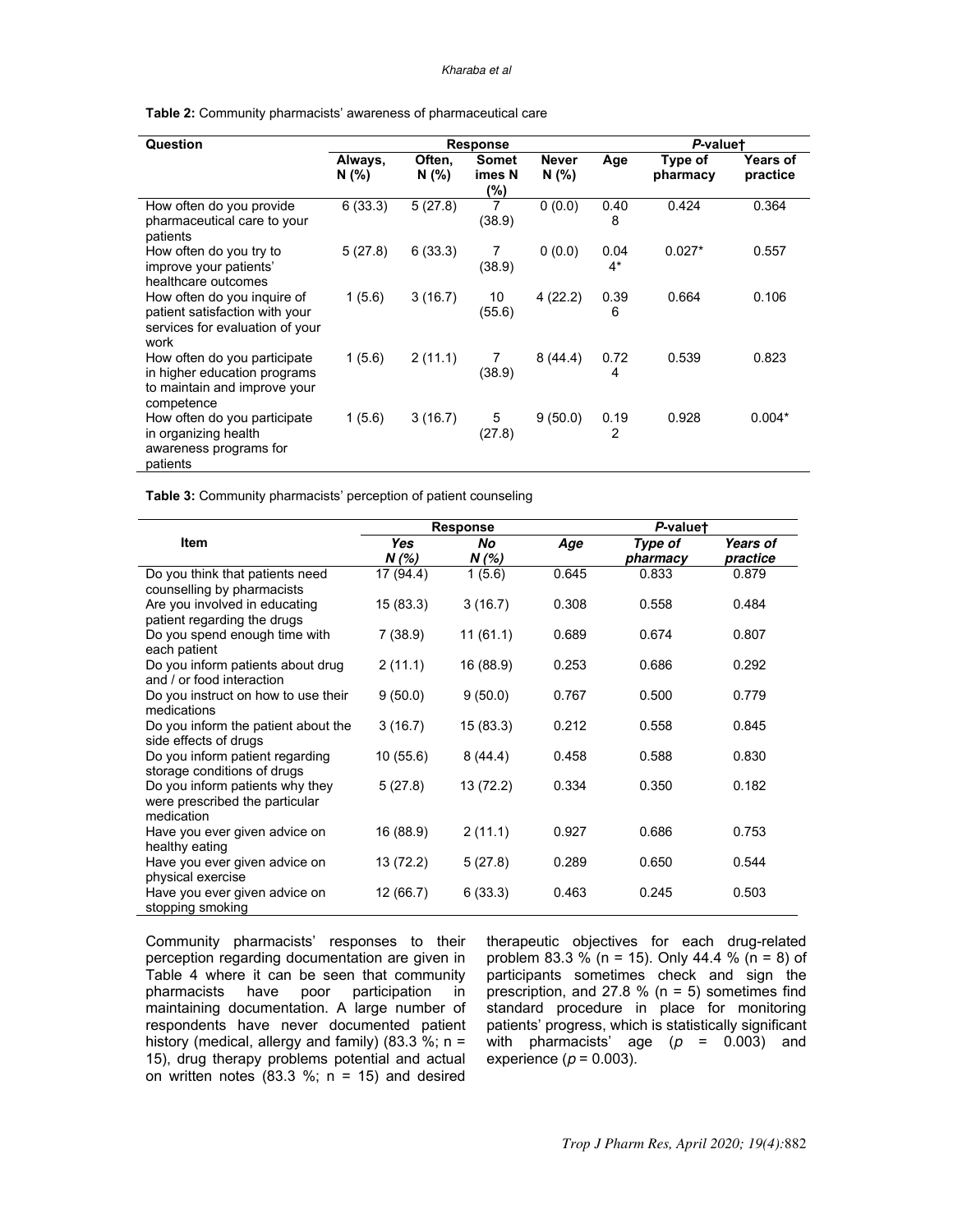#### Kharaba et al

| Table 4: Community pharmacists' perception of documentation |  |
|-------------------------------------------------------------|--|
|-------------------------------------------------------------|--|

|                                                                                                  | <b>Response</b>    |                   |                                  |                 |               | P-valuet            |                      |  |  |
|--------------------------------------------------------------------------------------------------|--------------------|-------------------|----------------------------------|-----------------|---------------|---------------------|----------------------|--|--|
| Item                                                                                             | Always,<br>$N(\%)$ | Often,<br>$N(\%)$ | <b>Somet</b><br>imes.<br>$N$ (%) | Never, N<br>(%) | Age           | Type of<br>pharmacy | Years of<br>practice |  |  |
| How often do you document the<br>patient's medical, allergy and family<br>history                | 0(0.0)             | 0(0.0)            | 3<br>(16.7)                      | 15(83.3)        | 0.06<br>6     | 0.558               | 0.109                |  |  |
| How often do you check and sign<br>the prescription                                              | 0(0.0)             | 3(16.7)           | 8<br>(44.4)                      | 7(38.9)         | 0.46<br>8     | 0.695               | 0.350                |  |  |
| How often do you find a procedure<br>in place for monitoring patient's<br>progress               | 0(0.0)             | 1(5.6)            | 5<br>(27.8)                      | 12 (66.7)       | 0.00<br>$3^*$ | 0.407               | $0.003*$             |  |  |
| How often do you document drug<br>therapy problems potential & actual<br>on written notes        | 0(0.0)             | 0(0.0)            | 3<br>(16.7)                      | 15(83.3)        | 0.79<br>4     | 0.558               | 0.845                |  |  |
| How do often do you document<br>desired therapeutic objectives for<br>each drug related problems | 0(0.0)             | 0(0.0)            | 3<br>(16.7)                      | 15(83.3)        | 0.79<br>4     | 0.558               | 0.514                |  |  |

\* Indicates a significant difference

**Table 5:** Community pharmacists' communication with other healthcare providers

| Item                                                                                                               | <b>Response</b>                       |                   |                 |                                    |               | P-valuet                      |                                      |  |  |
|--------------------------------------------------------------------------------------------------------------------|---------------------------------------|-------------------|-----------------|------------------------------------|---------------|-------------------------------|--------------------------------------|--|--|
|                                                                                                                    | <b>Strongly</b><br>disagree,<br>N (%) | Disagree,<br>N(%) | Agree,<br>N (%) | <b>Strongly</b><br>agree,<br>N (%) | Age,<br>N (%) | Type of<br>pharmacy,<br>N (%) | <b>Years of</b><br>practice,<br>N(%) |  |  |
| Do you maintain a<br>professional relationship<br>with pharmacists, doctors<br>and nurses in your<br>practice area | 4(22.2)                               | 7(38.9)           | 4<br>(22.2)     | 3(16.7)                            | 0.782         | 0.494                         | 0.763                                |  |  |
| Do you discuss the<br>patient's drug therapy<br>problems with other<br>pharmacists in your<br>practice             | 2(11.1)                               | 2(11.1)           | 9<br>(50.0)     | 5(27.8)                            | 0.525         | 0.362                         | 0.799                                |  |  |
| Do you refer patients to<br>other pharmacists<br>whenever it is in the best<br>interest of the patient             | 1(5.6)                                | 5(27.8)           | 8<br>(44.4)     | 4(22.2)                            | 0.837         | 0.910                         | 0.602                                |  |  |
| Do you refer a patient to a<br>specific physician when<br>necessary                                                | 2(11.1)                               | 2(11.1)           | 9<br>(50.0)     | 5(27.8)                            | 0.713         | 0.792                         | 0.401                                |  |  |
| Do you communicate<br>patients' progress with the<br>drug therapy to their<br>physicians or care<br>providers      | 9(50.0)                               | 7(38.9)           | 2<br>(11.1)     | 0(0.0)                             | 0.205         | 0.730                         | 0.509                                |  |  |

Responses of the community pharmacists regarding maintaining a professional relationship with other healthcare providers are listed in Table 5. No statistically significant difference was found between the patients' variables and responses. Only 22.2 % (n = 4) of the community pharmacists involved in the study agreed that they maintained a professional relationship with other healthcare professionals. They also agreed that they discuss patient drug therapy problems with other pharmacists (50.0 %;  $n = 9$ ) and refer patients to other pharmacists  $(44.4 %; n = 8)$ . Half of the respondents (50.0 %;  $n = 9$ ) agreed that they refer a patient to specific physicians

when necessary, and about half of them strongly disagreed with the idea of communicating patients' progress to drug therapy to their physicians or care providers.

#### **DISCUSSION**

Very few medical stores, community drug stores or pharmacies were found to be operating with community pharmacists on their roll. Most of the community pharmacies bought pharmacists' licenses at a very small cost but do not give them a job. In this context, Basak and colleagues reported that legally pharmacies should be

*Trop J Pharm Res, April 2020; 19(4):*883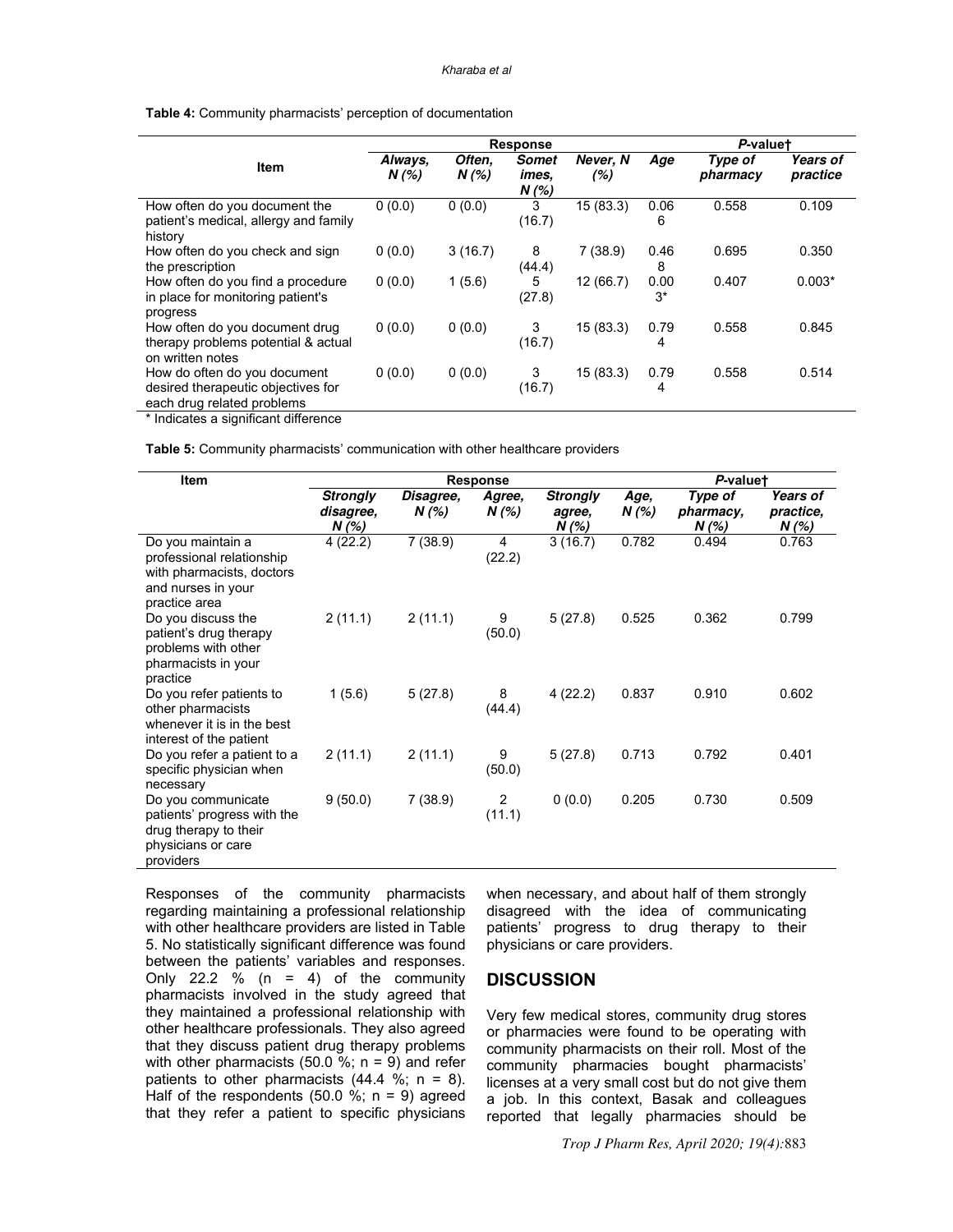registered by hiring a pharmacist; however, in reality, pharmacists' licenses were instead rented out [11]. Another previous Pakistani study also reported on the unavailability of pharmacists in many community pharmacies in the country [12]. The demographic profile of the respondents revealed that all the pharmacists were male, and no female community pharmacist was found. Similar findings have been reported in a previous Pakistani study [13]. The possible reasons for this could be the social and cultural barriers that women face in Pakistan. Another reason is that community pharmacists are seen as shopkeepers. This perception prevents women from working in community pharmacies [14]. Additionally, it was also found that the majority of community pharmacists were young (≤ 35 years). In a previous study on community and hospital pharmacies in Malaysia, the reported age of the participants was similar [15].

The majority of community pharmacists had rare communication with medical practitioners. It was found that pharmacists were contacted once a week only to inquire about the drug stock or drug alternatives. This indicated that community pharmacists in Pakistan have limited contact with physicians. Previously, similar findings were reported in Ireland, which also indicated poor interaction between community pharmacists and physicians. This study also highlighted that the main reason for this poor interaction was the lack of awareness [16]. The doctors had little knowledge about the professional skills and training of community pharmacists, which led to non-appreciation of community pharmacists' contributions. These findings are further supported by a previous study conducted in Canada and the Netherlands [17], which concluded that most doctors did not know the role of pharmacists. This resulted in limited contact between these two important categories of healthcare professionals.

The present study also found that only a few of community pharmacists frequently provided pharmaceutical care and to improve their patients' health outcomes. Furthermore, a large number of community pharmacists were never involved in educational programs. This shows that community pharmacists have little interest in improving their knowledge and clinical skills. This is in contrast with a Malaysian study [18] in which a large number of community pharmacists had shown interest in continuing education and emphasized improving patients' knowledge regarding their medical conditions.

Moreover, a study showed the significance of community pharmacy educational programs and reported that educational programs were equally important for improving the knowledge of participating pharmacists and students [19]. Another study also highlighted the importance of community pharmacy training programs and reported that these training programs are efficient tools for highlighting and resolving the issues pointed out by community pharmacists [20]. Similarly, the importance of community pharmacy education programs in the improvement of knowledge, interaction, and guidance skills of community pharmacists has also been highlighted [21]. Additionally, the afore-mentioned reports are further supported by the outcomes of a randomized controlled trial<br>that suggested that pharmaceutical care suggested that pharmaceutical care<br>entions conducted by well-trained interventions conducted by well-trained pharmacists bring statistically significant improvements in patients' outcomes [22]. In the current study, the majority of the community pharmacists agreed that patients needed guidance from pharmacists. This is accords with a previous study [23] in which the pharmacists were of the view that patients need guidance about the name of the drug, its storage, administration, side effects, and interactions.

#### **Limitations of the study**

The limitation of the study includes the fact that it was conducted in Khyber Pakhtunkhwa Province, and hence, the results of the study cannot be applied to the other three provinces of the country.

# **CONCLUSION**

Based on these findings, community pharmacists in Pakistan are not actively involved in the delivery of pharmaceutical care services and are experiencing several barriers in their active participation in patient care, mainly due to their insufficient number. It is thus the responsibility of the pharmacy council to increase their number and ensure their availability in community pharmacies. Additionally, poor interaction was found between pharmacists and other healthcare professionals, therefore inter-professional collaboration needs enhancement. Further, prescription handling and documentation are poorly done and should be improved upon to achieve better pharmaceutical care practice.

### **DECLARATIONS**

#### **Conflict of interest**

No conflict of interest is associated with this work.